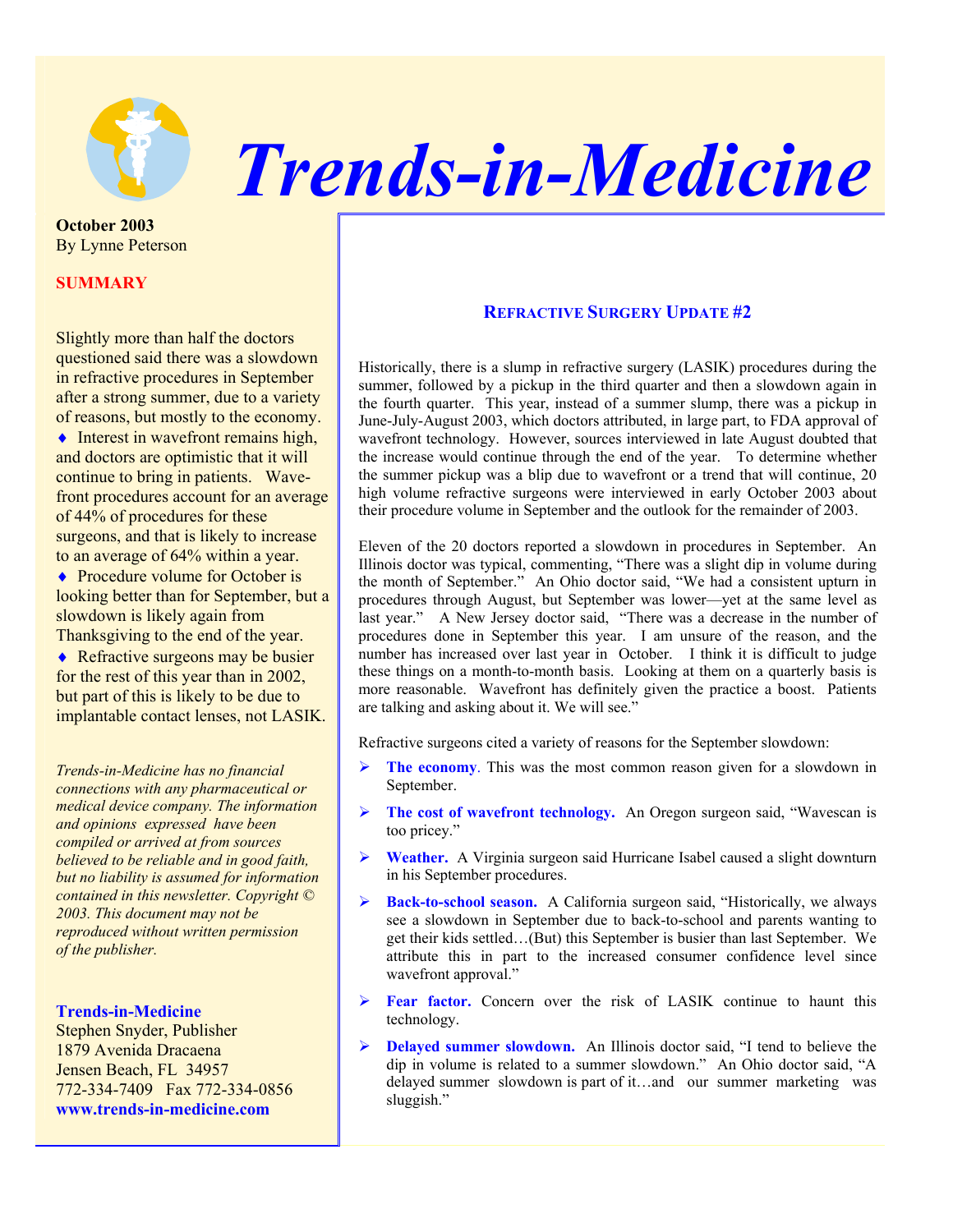Eight doctors reported September procedures were at least as brisk as in the summer months, and another doctor didn't notice a slowdown but said he was on vacation for half the month. A Missouri doctor said, "We've seen a steady rise in our refractive volume from 2Q03 to now…We attribute a significant portion of this to wavefront customized surgery, which we introduced to this area this past summer. Currently, we're using wavefront technology for almost half of our LASIK procedures…Our third quarter volume is historically strong." A Texas doctor said, "Volume wasn't down for my practice, but it was for the laser center. We emphasize quality and don't provide discounted prices, so we don't fluctuate significantly with the economy and world events." A California surgeon said, "We didn't notice a significant slowdown in September, but maybe that's because a certain insurance company is offering the procedure to its employees until November." A Michigan surgeon said, "I work at a university, where we are not dependent on high volumes, but we didn't have a slowdown in September."

The fourth quarter of 2003 has gotten off on a more positive note; October is looking better than September, some sources noted. A California doctor said, "October more than makes up for the slowdown in September. By mid-August, 90% of our available procedure times for October were booked." An Illinois doctor said, "We had a slight dip in September, but our 3Q03 stats still show a 25% increase over last year. Although the third and fourth quarters are traditionally lower, we still anticipate growth over last year's quarterly stats."

For the remainder of 2003, eight of 17 doctors commenting predicted a continued uptick in LASIK volume – at least until Thanksgiving -- but nothing dramatic. It also appears there will be the usual slowdown in December.

- ¾ A Midwest doctor said, "Because of flex spending plans, the fourth quarter is generally very busy, and we are already booking up. The outlook is good."
- ¾ A New York surgeon said, "Despite the economy and increased concern about the risks of laser treatments, I have noted increased interest lately, and I expect a slow increase for the rest of this year – through November."
- ¾ Another East Coast doctor said the third quarter has gotten off to a slow start, but he is more optimistic about the fourth quarter, commenting, "The fourth quarter is looking promising as patients realize the benefits of wavefront-guided custom treatments."
- ¾ An Ohio doctor said, "Our call volume is up. We're hoping that (Visx's) CustomVue will boost our numbers for the end of the year."
- ¾ A Texas doctor said, "We continue to increase our procedures every month."
- ¾ A Florida doctor said, "We've seen an upswing in interest and an increasing number of people doing (LASIK)."
- ¾ A Michigan doctor said, "There is likely to be some increased awareness and interest in refractive surgery…due to approval of the Bausch & Lomb wavefront LASIK procedure."
- $\triangleright$  A California doctor said, "I expect wavefront to continue to drive volume, and I anticipate that 4Q03 will be significantly ahead of 4Q02 and on a par with 2Q03."

Three other sources expect a pickup in procedure volume for the rest of 2003, but they believe it may be due to *non-LASIK*  procedures.

- ¾ A Missouri doctor said, "We anticipate steady growth through the end of the year. In addition to wavefront, this year we also plan to introduce the **implantable contact lens** (ICL). An FDA Advisory Panel just recommended approval of this technology, and we anticipate starting these procedures in 4Q03. Considering that there are many people who will benefit from ICL surgery who are not candidates for laser refractive surgery, we anticipate that the introduction of the ICL technology and the continued interest in wavefront will more than compensate for the usual winter decline in refractive surgery volumes."
- ¾ A California doctor said, "We also have a clinical trial of an **insertable contact lens** that we launched in April (2003) for patients who are outside the range for LASIK…This is continuing to keep our procedure volumes up. We perform several different procedures, so we can choose the best procedure for each patient. While 80% of our patients are LASIK candidates, there are about 20% that require something other than LASIK. Surgeons offering only LASIK tend to have their volumes suffer more than ours. Our fourth quarter is historically within 5% of our volumes in the other quarters. Overall, we have a steady volume."
- ¾ A Midwest doctor said, "There is likely to be some increased awareness and interest in refractive surgery with the upcoming approval of phakic intraocular lenses."

Six doctors predicted demand for LASIK would be weak for the balance of this year, and two had no comment. An Oregon doctor said, "The outlook is dismal. The second half of the year is going much slower than the first half." A Minnesota surgeon said, "Usually this time of year is slower than the first half of the year." A Virginia doctor said, "We are projecting to be ahead of last year, but we still expect a slight downtrend in the fourth quarter as in previous years. We're actively trying to change this downtrend by analyzing it closely." A Michigan doctor said, "I think the rest of the year will be slow, particularly because of the uncertainty of the economy." An Ohio doctor said, "We anticipate a good month in October, but November and December are usually slower, especially with our big national meeting (the American Academy of Ophthalmology) in November, and the holidays in December."